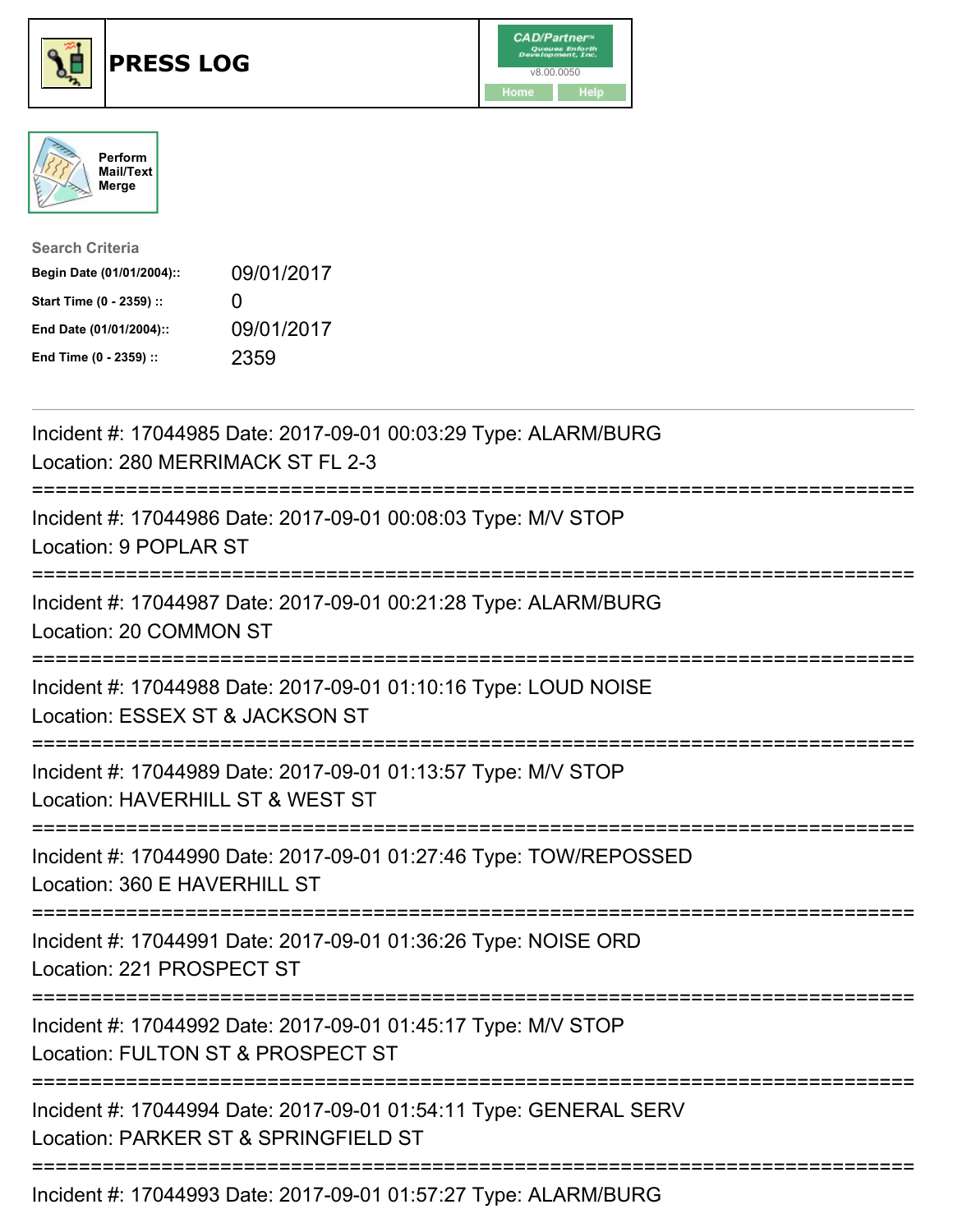| Location: BRANCO THE FLORIST / 89 ESSEX ST                                                                |
|-----------------------------------------------------------------------------------------------------------|
| Incident #: 17044995 Date: 2017-09-01 02:07:44 Type: GENERAL SERV<br>Location: 202 BAILEY ST #B           |
| Incident #: 17044999 Date: 2017-09-01 02:11:12 Type: GENERAL SERV<br>Location: 90 LOWELL ST               |
| Incident #: 17044996 Date: 2017-09-01 02:14:13 Type: SUS PERS/MV<br>Location: HAMPSHIRE ST & HAVERHILL ST |
| Incident #: 17044998 Date: 2017-09-01 02:15:12 Type: LOUD NOISE<br>Location: 63 MYRTLE ST                 |
| Incident #: 17044997 Date: 2017-09-01 02:15:16 Type: M/V STOP<br>Location: HAVERHILL ST & NEWBURY ST      |
| Incident #: 17045000 Date: 2017-09-01 02:37:19 Type: M/V STOP<br><b>Location: CANAL &amp; METHUEN</b>     |
| Incident #: 17045001 Date: 2017-09-01 02:53:48 Type: ALARM/BURG<br>Location: WALGREENS / 220 S BROADWAY   |
| Incident #: 17045002 Date: 2017-09-01 03:06:18 Type: SUS PERS/MV<br>Location: 369 LAWRENCE ST             |
| Incident #: 17045003 Date: 2017-09-01 03:16:21 Type: M/V STOP<br>Location: JEFFERSON ST & MT VERNON ST    |
| Incident #: 17045004 Date: 2017-09-01 03:42:19 Type: M/V STOP<br>Location: MARKET ST & PARKER ST          |
| Incident #: 17045005 Date: 2017-09-01 03:42:20 Type: SUICIDE ATTEMPT<br>Location: 5 UNION ST              |
| Incident #: 17045006 Date: 2017-09-01 03:57:33 Type: M/V STOP<br>Location: S UNION ST & SALEM ST          |
| Incident #: 17045007 Date: 2017-09-01 04:02:25 Type: SUICIDE ATTEMPT<br>Location: BROADWAY & CANAL ST     |
| Incident #: 17045008 Date: 2017-09-01 04:16:36 Type: GENERAL SERV                                         |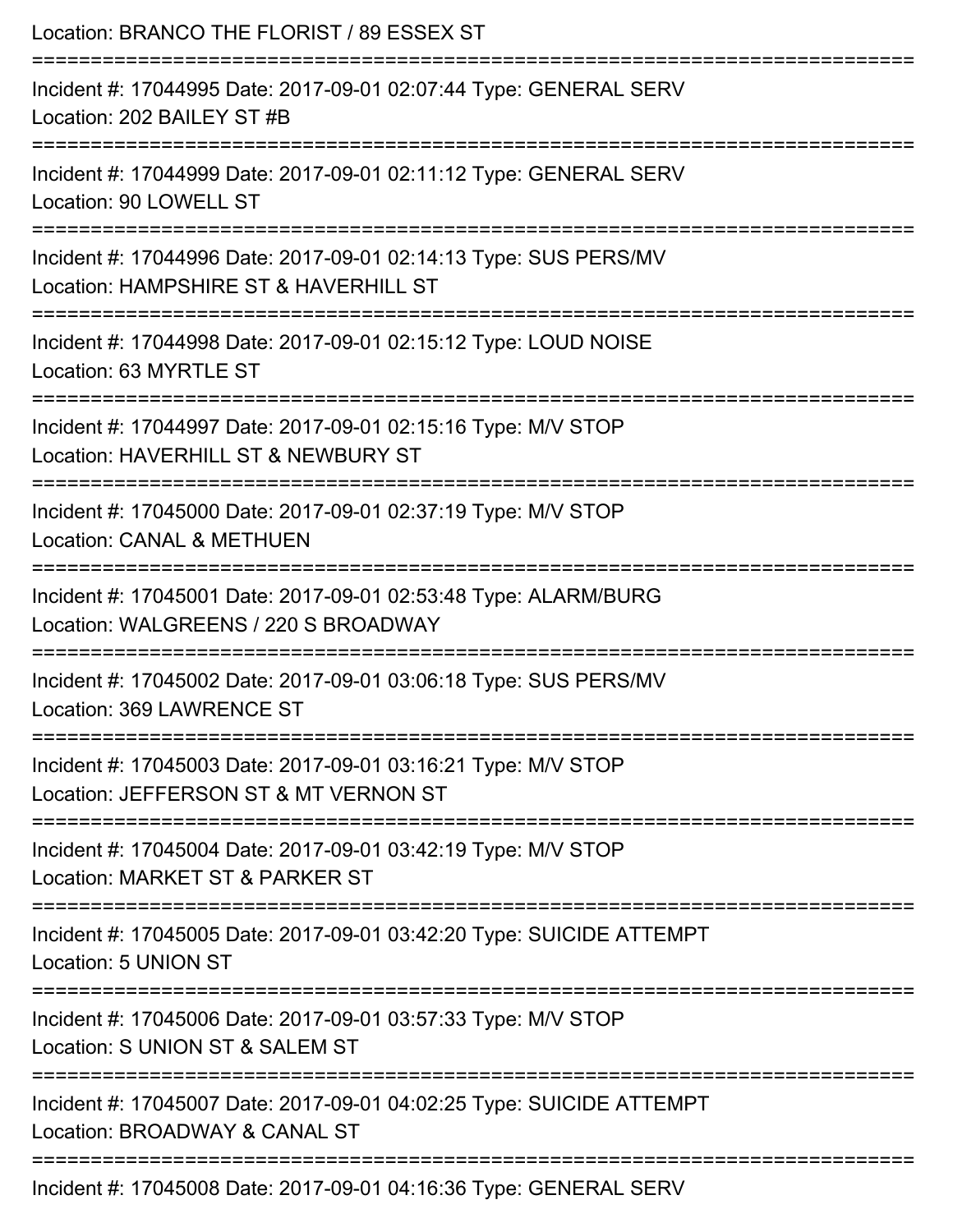| Incident #: 17045009 Date: 2017-09-01 04:37:30 Type: M/V STOP<br>Location: E HAVERHILL ST & PROSPECT ST            |
|--------------------------------------------------------------------------------------------------------------------|
| Incident #: 17045010 Date: 2017-09-01 05:01:32 Type: MEDIC SUPPORT<br>Location: 126 CROSS ST FL 3                  |
| Incident #: 17045011 Date: 2017-09-01 05:03:14 Type: CK WELL BEING<br>Location: 357 AMES ST                        |
| Incident #: 17045012 Date: 2017-09-01 05:08:46 Type: ALARM/BURG<br>Location: S EINHEART INC / 660 S UNION ST       |
| Incident #: 17045013 Date: 2017-09-01 05:49:27 Type: M/V STOP<br>Location: MT VERNON ST & S BROADWAY               |
| Incident #: 17045014 Date: 2017-09-01 06:17:47 Type: AUTO ACC/UNK PI<br>Location: 109 WILLOW ST                    |
| Incident #: 17045015 Date: 2017-09-01 06:32:46 Type: M/V STOP<br>Location: AMESBURY ST & LOWELL ST                 |
| Incident #: 17045016 Date: 2017-09-01 06:35:04 Type: ALARM/BURG<br>Location: O'MAHONEY CO. / 175 MARKET ST         |
| Incident #: 17045017 Date: 2017-09-01 06:58:24 Type: ALARM/BURG<br>Location: AMERICAN FOOD BASKET / 73 WINTHROP AV |
| Incident #: 17045019 Date: 2017-09-01 07:03:27 Type: ALARM/BURG<br>Location: ADVANCED AUTO PARTS / 183 BROADWAY    |
| Incident #: 17045018 Date: 2017-09-01 07:03:39 Type: PARK & WALK<br>Location: 205 BROADWAY                         |
| Incident #: 17045020 Date: 2017-09-01 07:19:39 Type: ALARM/BURG<br>Location: LGH / 25 MARSTON ST                   |
| Incident #: 17045021 Date: 2017-09-01 07:30:11 Type: WIRE DOWN<br><b>Location: CAMDEN ST</b>                       |
| Incident #: 17045022 Date: 2017-09-01 07:41:55 Type: INVEST CONT                                                   |

 $L = L$  .  $L = 90$  LOMELL ST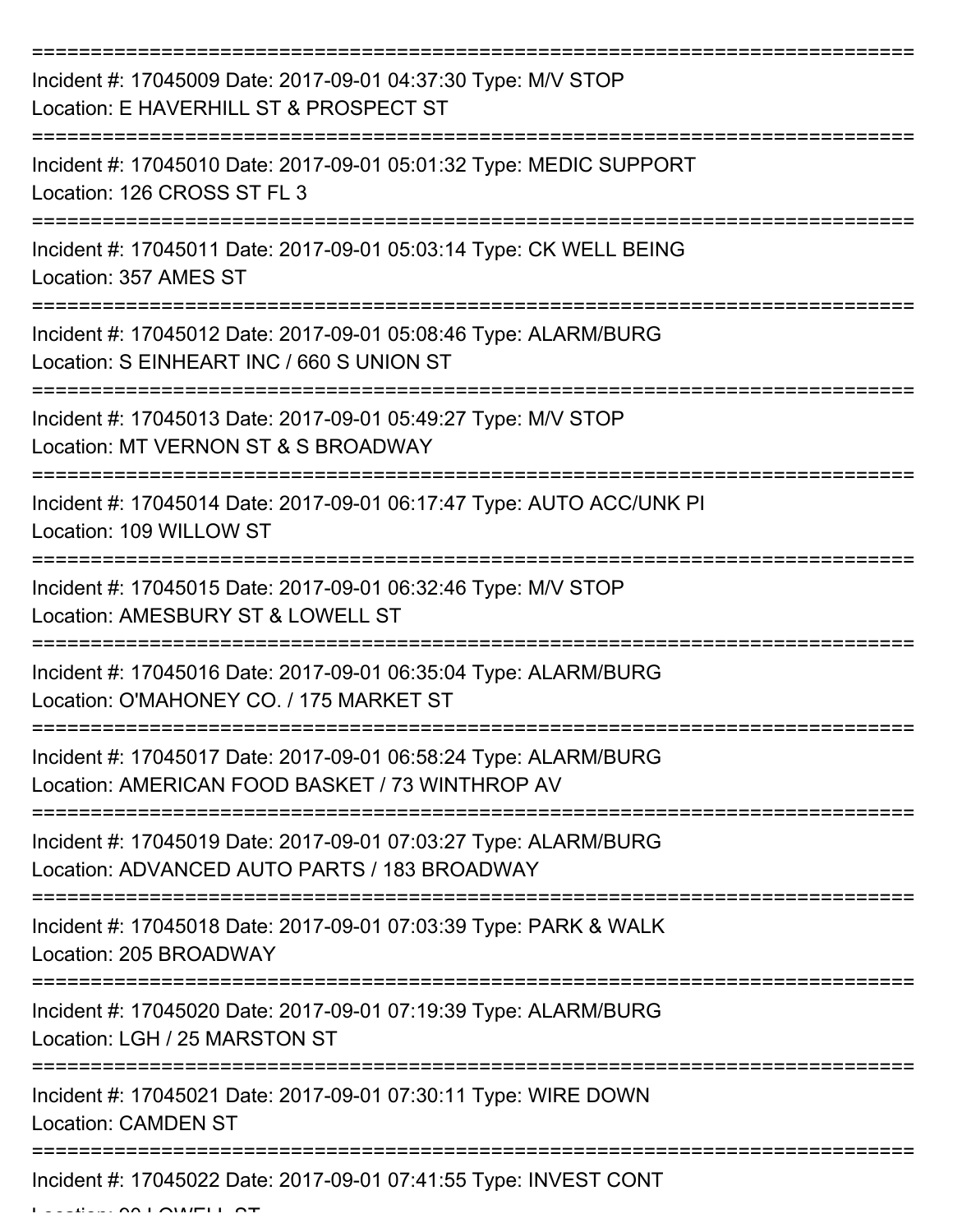| Incident #: 17045023 Date: 2017-09-01 07:49:50 Type: MAL DAMAGE<br>Location: 231 WATER ST                              |
|------------------------------------------------------------------------------------------------------------------------|
| Incident #: 17045024 Date: 2017-09-01 07:54:24 Type: M/V STOP<br>Location: HAMPSHIRE ST & LOWELL ST                    |
| Incident #: 17045025 Date: 2017-09-01 08:03:05 Type: M/V STOP<br>Location: GREENWOOD ST & LOWELL ST                    |
| Incident #: 17045026 Date: 2017-09-01 08:13:10 Type: M/V STOP<br>Location: MT VERNON ST & S BROADWAY                   |
| Incident #: 17045027 Date: 2017-09-01 08:19:51 Type: MAL DAMAGE<br>Location: 231 WATER ST                              |
| Incident #: 17045028 Date: 2017-09-01 08:25:03 Type: M/V STOP<br>Location: MT VERNON ST & S BROADWAY                   |
| Incident #: 17045029 Date: 2017-09-01 08:28:23 Type: AUTO ACC/NO PI<br>Location: 565 HAVERHILL ST<br>============      |
| Incident #: 17045030 Date: 2017-09-01 08:36:08 Type: M/V STOP<br>Location: MT VERNON ST & S BROADWAY                   |
| Incident #: 17045031 Date: 2017-09-01 08:43:38 Type: M/V STOP<br>Location: MT VERNON ST & S BROADWAY                   |
| Incident #: 17045032 Date: 2017-09-01 08:47:53 Type: AUTO ACC/NO PI<br>Location: CANAL ST & UNION ST                   |
| Incident #: 17045033 Date: 2017-09-01 08:50:12 Type: AUTO ACC/NO PI<br>Location: ABBOTT ST & BLANCHARD ST              |
| Incident #: 17045034 Date: 2017-09-01 09:16:16 Type: PARK & WALK<br>Location: BRADFORD ST & BROADWAY                   |
| Incident #: 17045035 Date: 2017-09-01 09:17:58 Type: ALARM/BURG<br>Location: 1ST BAPTIST HATIAN CHURCH / 150 GARDEN ST |
| Incident #: 17045036 Date: 2017-09-01 09:21:14 Type: 209A/SERVE                                                        |

Location: 2 INIMANI CT #25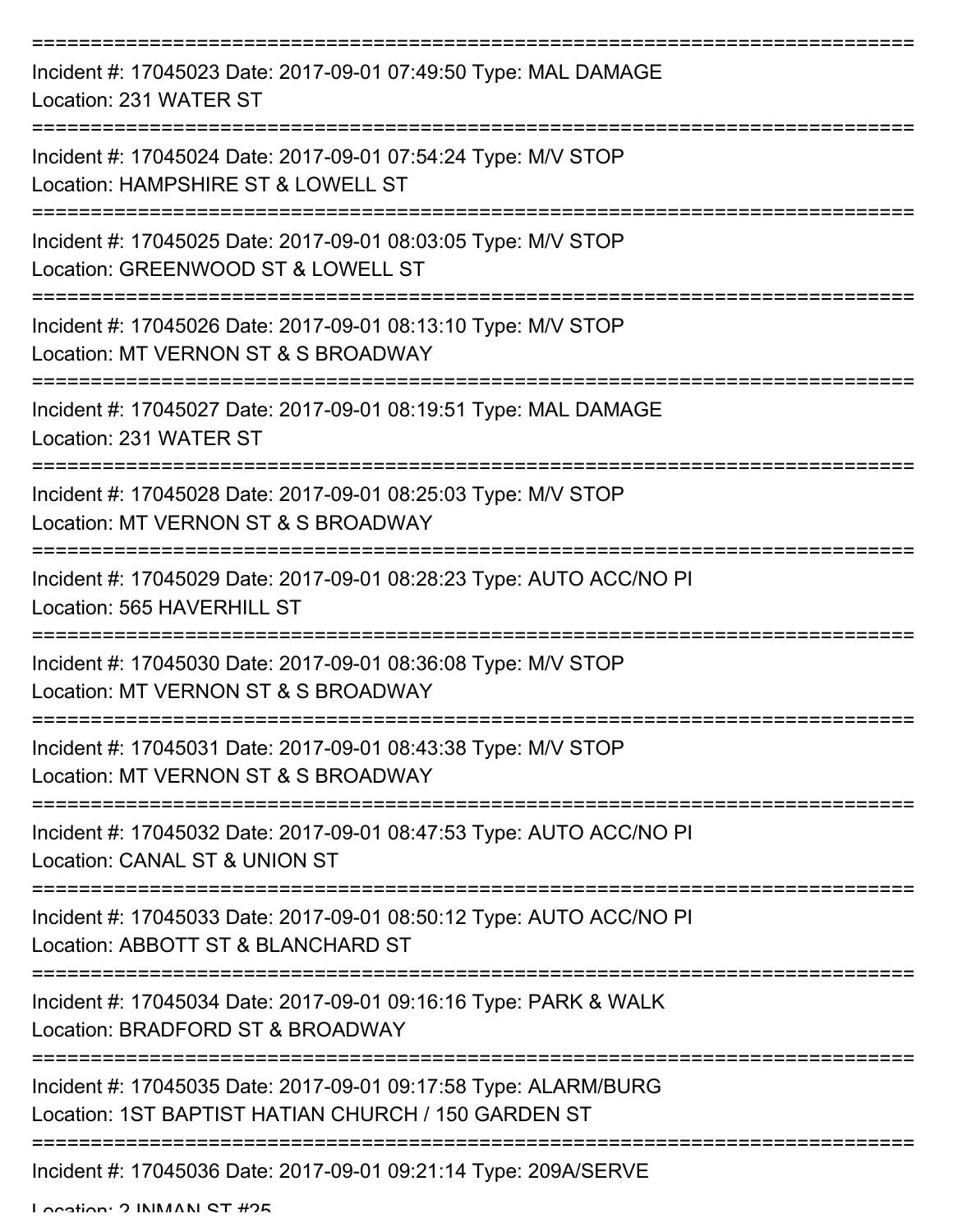| Incident #: 17045037 Date: 2017-09-01 09:24:26 Type: TOW OF M/V<br>Location: CLARKE ST & SARGENT ST               |
|-------------------------------------------------------------------------------------------------------------------|
| Incident #: 17045038 Date: 2017-09-01 09:28:23 Type: HIT & RUN M/V<br>Location: 7 WILMOT ST                       |
| =====================<br>Incident #: 17045039 Date: 2017-09-01 09:38:11 Type: 209A/SERVE<br>Location: 3 NEWTON ST |
| Incident #: 17045040 Date: 2017-09-01 09:41:25 Type: WARRANT SERVE<br>Location: 10 EMBANKMENT RD                  |
| Incident #: 17045041 Date: 2017-09-01 09:49:45 Type: M/V STOP<br>Location: 239 ANDOVER ST                         |
| Incident #: 17045042 Date: 2017-09-01 10:00:56 Type: SUS PERS/MV<br>Location: BRADFORD ST & BROADWAY              |
| Incident #: 17045043 Date: 2017-09-01 10:01:26 Type: PARK & WALK<br>Location: S UNION ST & SALEM ST               |
| Incident #: 17045044 Date: 2017-09-01 10:01:50 Type: PARK & WALK<br>Location: BRADFORD ST & BROADWAY              |
| Incident #: 17045045 Date: 2017-09-01 10:02:19 Type: STOLEN PROP<br>Location: 49 FOREST ST FL 2                   |
| Incident #: 17045046 Date: 2017-09-01 10:09:48 Type: LOST PROPERTY<br><b>Location: 13 NEWBURY ST</b>              |
| Incident #: 17045047 Date: 2017-09-01 10:20:46 Type: ALARM/BURG<br>Location: ROGACKI RESD / 81 S BOWDOIN ST       |
| Incident #: 17045048 Date: 2017-09-01 10:21:59 Type: B&E/MV/PAST<br>Location: CUSTER ST & JACKSON ST              |
| Incident #: 17045049 Date: 2017-09-01 10:28:02 Type: GUN CALL<br>Location: AMESBURY ST & COMMON ST                |
| Incident #: 17045050 Date: 2017-09-01 10:30:30 Type: UNWANTEDGUEST                                                |

Location: LIGHTSHIP LIQUOR INC / 94 S UNION ST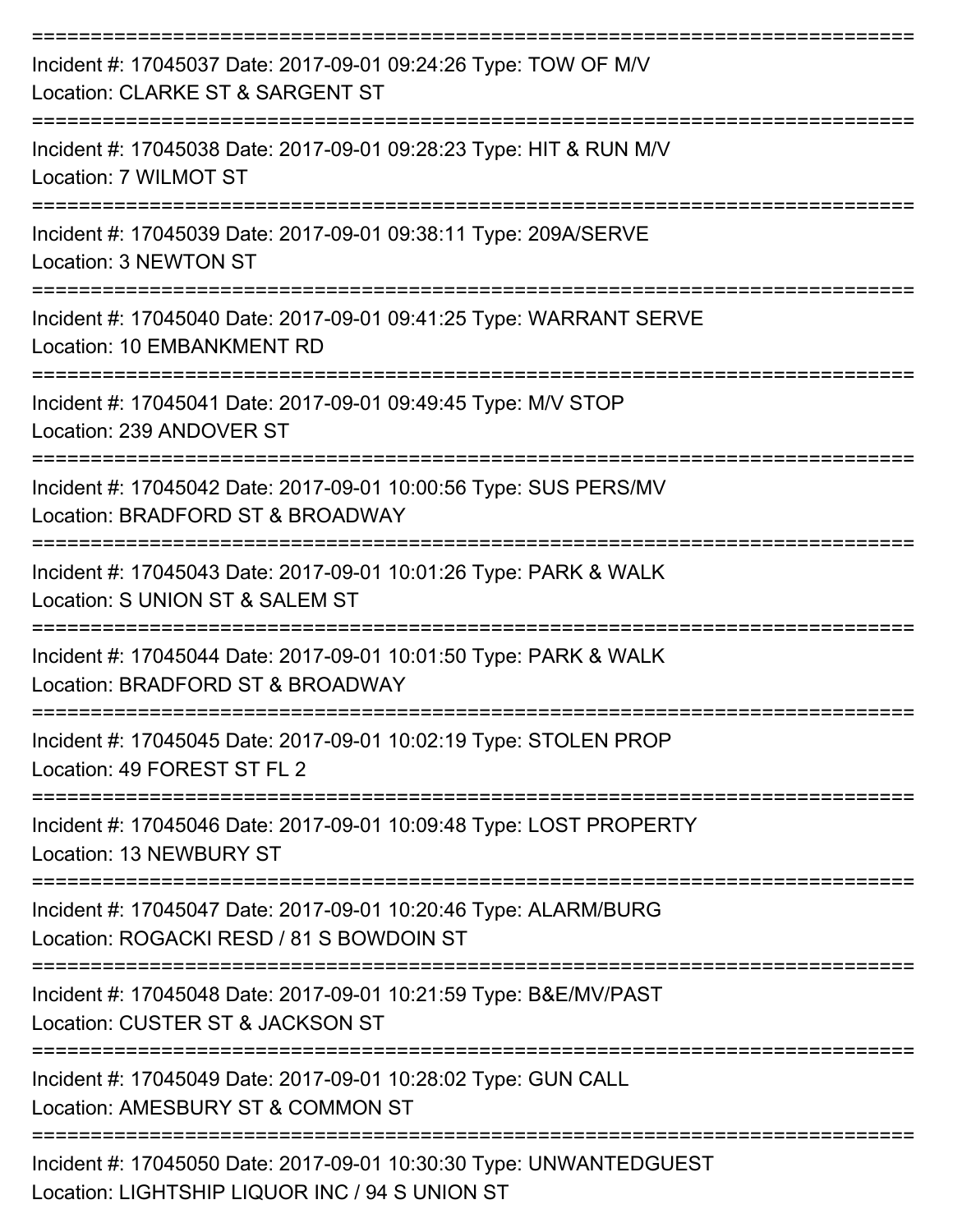| Incident #: 17045051 Date: 2017-09-01 10:33:25 Type: A&B PAST<br>Location: CRAWFORD ST & EXETER ST                        |
|---------------------------------------------------------------------------------------------------------------------------|
| ==================<br>Incident #: 17045052 Date: 2017-09-01 10:43:04 Type: M/V STOP<br>Location: AMESBURY ST & ESSEX ST   |
| Incident #: 17045054 Date: 2017-09-01 10:45:07 Type: A&B D/W PAST<br>Location: LAWRENCE ST & MAPLE ST<br>================ |
| Incident #: 17045053 Date: 2017-09-01 10:45:57 Type: TRESPASSING<br>Location: 257 BROADWAY                                |
| Incident #: 17045055 Date: 2017-09-01 10:50:09 Type: M/V STOP<br>Location: 3 BROADWAY                                     |
| Incident #: 17045056 Date: 2017-09-01 11:00:49 Type: STOLEN PROP<br><b>Location: 18 ARLINGTON ST</b>                      |
| Incident #: 17045057 Date: 2017-09-01 11:06:04 Type: M/V STOP<br>Location: S UNION ST & SALEM ST                          |
| Incident #: 17045058 Date: 2017-09-01 11:11:28 Type: 209A/SERVE<br>Location: 20 BERESFORD ST                              |
| Incident #: 17045059 Date: 2017-09-01 11:18:22 Type: M/V STOP<br>Location: HANCOCK ST & MELROSE TER                       |
| Incident #: 17045060 Date: 2017-09-01 11:25:29 Type: LARCENY/PAST<br>Location: 70 MARSTON ST                              |
| Incident #: 17045062 Date: 2017-09-01 11:29:48 Type: MAN DOWN<br><b>Location: 55 TREMONT ST</b>                           |
| Incident #: 17045061 Date: 2017-09-01 11:30:15 Type: M/V STOP<br>Location: HANCOCK ST & MELROSE TER                       |
| Incident #: 17045063 Date: 2017-09-01 11:31:27 Type: SUS PERS/MV<br>Location: 1056 ESSEX ST                               |
| Incident #: 17045064 Date: 2017-09-01 11:37:53 Type: ALARM/BURG<br>Location: 1ST BAPTIST HATIAN CHURCH / 150 GARDEN ST    |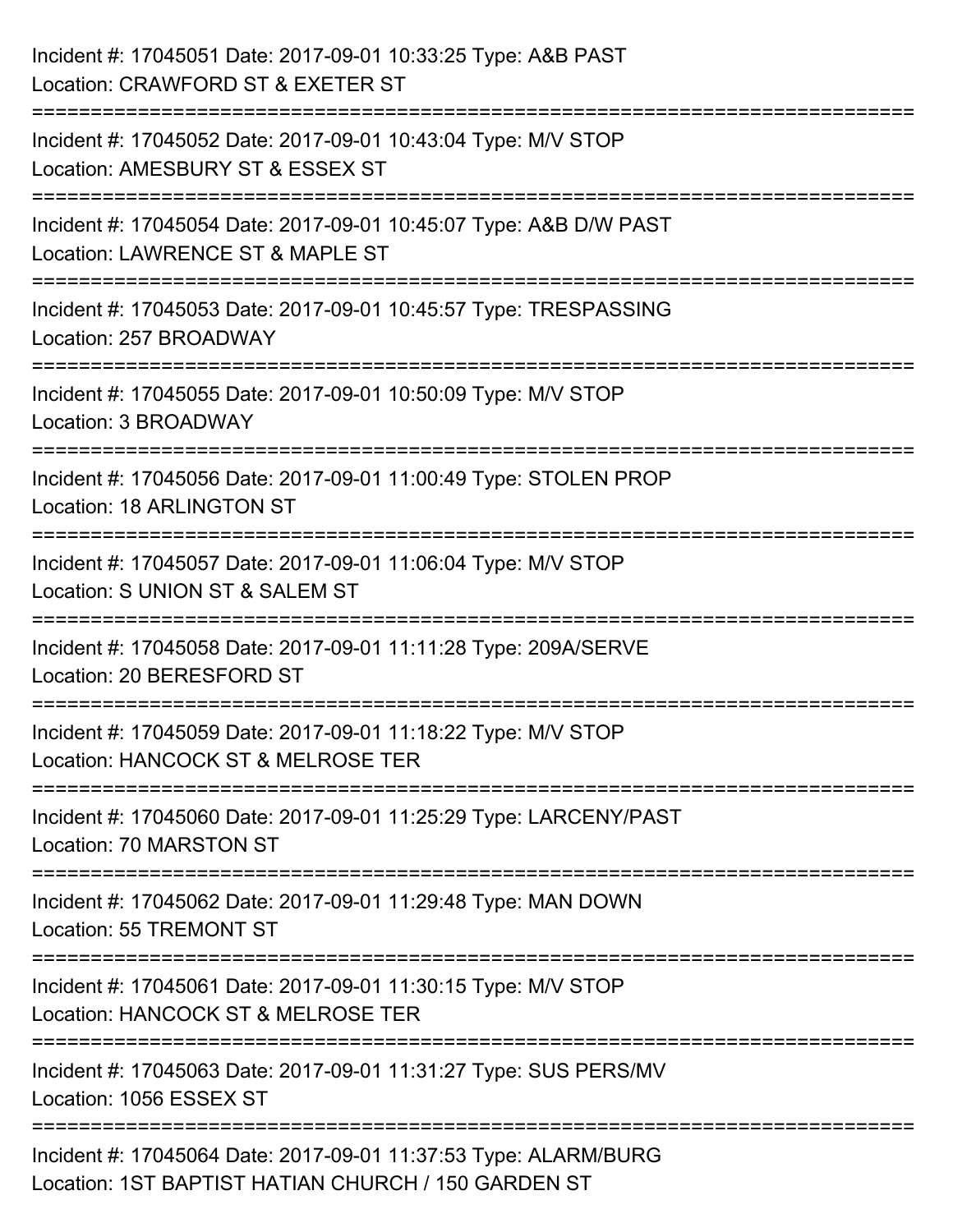| Incident #: 17045065 Date: 2017-09-01 11:52:04 Type: M/V STOP<br>Location: MERRIMACK ST & S UNION ST                                            |
|-------------------------------------------------------------------------------------------------------------------------------------------------|
| ======================<br>Incident #: 17045066 Date: 2017-09-01 12:00:54 Type: M/V STOP<br>Location: ESSEX ST & MARGIN ST                       |
| Incident #: 17045067 Date: 2017-09-01 12:03:19 Type: TOW OF M/V<br>Location: TOW / WOODLAND CT                                                  |
| Incident #: 17045068 Date: 2017-09-01 12:09:49 Type: M/V STOP<br>Location: 465 ESSEX ST                                                         |
| Incident #: 17045069 Date: 2017-09-01 12:17:01 Type: M/V STOP<br>Location: 222 ESSEX ST                                                         |
| Incident #: 17045070 Date: 2017-09-01 12:22:12 Type: VIO CITY ORD<br>Location: 129 COMMON ST                                                    |
| Incident #: 17045071 Date: 2017-09-01 12:24:05 Type: PARK & WALK<br>Location: BRADFORD ST & BROADWAY                                            |
| Incident #: 17045072 Date: 2017-09-01 12:28:45 Type: M/V STOP<br>Location: 237 BROADWAY                                                         |
| Incident #: 17045073 Date: 2017-09-01 12:38:21 Type: ALARM/BURG<br>Location: 150 GARDEN ST                                                      |
| Incident #: 17045074 Date: 2017-09-01 12:39:17 Type: DISTURBANCE<br>Location: CHEVY COMMONWEALTH / 155 MARSTON ST<br>========================== |
| Incident #: 17045075 Date: 2017-09-01 13:06:42 Type: MAL DAMAGE<br>Location: BENNINGTON ST & ERVING AV                                          |
| Incident #: 17045076 Date: 2017-09-01 13:25:29 Type: HIT & RUN M/V<br>Location: 119 JACKSON ST                                                  |
| Incident #: 17045077 Date: 2017-09-01 13:28:03 Type: SPECIAL CHECK<br>Location: 99 BOWDOIN ST                                                   |
| Incident #: 17045078 Date: 2017-09-01 13:29:16 Type: M/V STOP<br>Location: 35 FERRY ST                                                          |

===========================================================================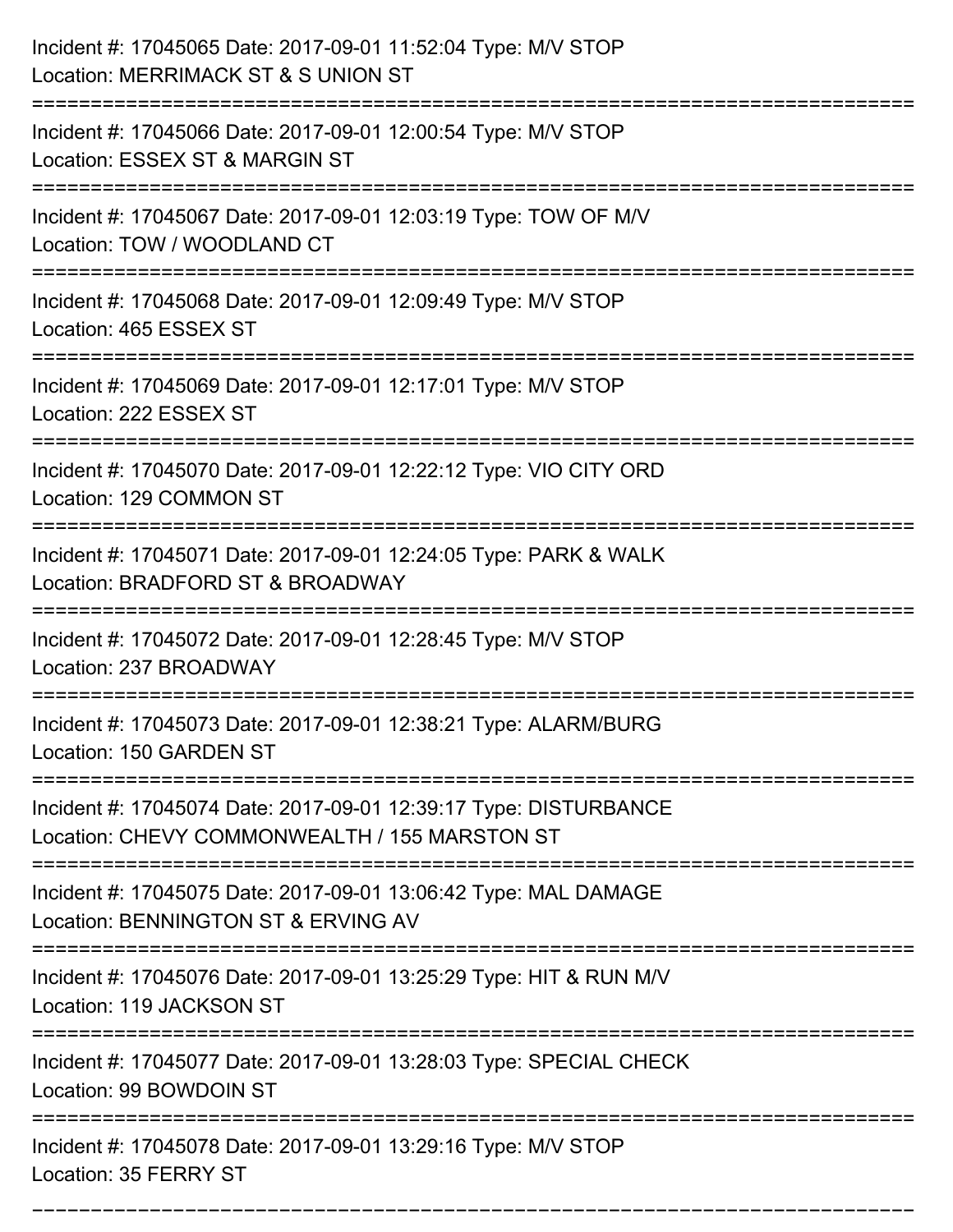| Incident #: 17045079 Date: 2017-09-01 13:29:41 Type: SPECIAL CHECK<br>Location: 99 BOWDOIN ST                                          |
|----------------------------------------------------------------------------------------------------------------------------------------|
| Incident #: 17045080 Date: 2017-09-01 13:33:05 Type: UNWANTEDGUEST<br>Location: 2 WASHINGTON WY                                        |
| Incident #: 17045081 Date: 2017-09-01 13:33:57 Type: DISTURBANCE<br>Location: GEISLER STATE POOL / 50 HIGH ST<br>===================== |
| Incident #: 17045082 Date: 2017-09-01 13:36:43 Type: MEDIC SUPPORT<br>Location: 135 GARDEN ST FL 2ND FL                                |
| Incident #: 17045083 Date: 2017-09-01 13:37:54 Type: AUTO ACC/NO PI<br>Location: 1 GRAINGER ST                                         |
| Incident #: 17045084 Date: 2017-09-01 13:44:40 Type: FRAUD<br>Location: 9 BARNARD RD                                                   |
| Incident #: 17045085 Date: 2017-09-01 14:01:41 Type: SHOTS FIRED<br>Location: WHITMAN ST & WYMAN ST                                    |
| Incident #: 17045086 Date: 2017-09-01 14:02:58 Type: SUS PERS/MV<br>Location: 11 WILLOUGHBY ST                                         |
| Incident #: 17045087 Date: 2017-09-01 14:10:16 Type: M/V STOP<br>Location: BROADWAY & METHUEN ST                                       |
| Incident #: 17045088 Date: 2017-09-01 14:19:50 Type: ALARM/BURG<br>Location: CITY HALL ANNEX / 237 ESSEX ST                            |
| Incident #: 17045089 Date: 2017-09-01 14:26:24 Type: UNWANTEDGUEST<br>Location: 277 JACKSON ST FL 2NDFL                                |
| Incident #: 17045090 Date: 2017-09-01 14:46:40 Type: SPECIAL CHECK<br>Location: 99 BOWDOIN ST                                          |
| Incident #: 17045091 Date: 2017-09-01 15:02:41 Type: M/V STOP<br>Location: GRAFTON ST & WINTHROP AV                                    |
| Incident #: 17045092 Date: 2017-09-01 15:09:26 Type: ALARM/BURG<br>Location: D'WENDY'S RESTARAUNT / 459 BROADWAY                       |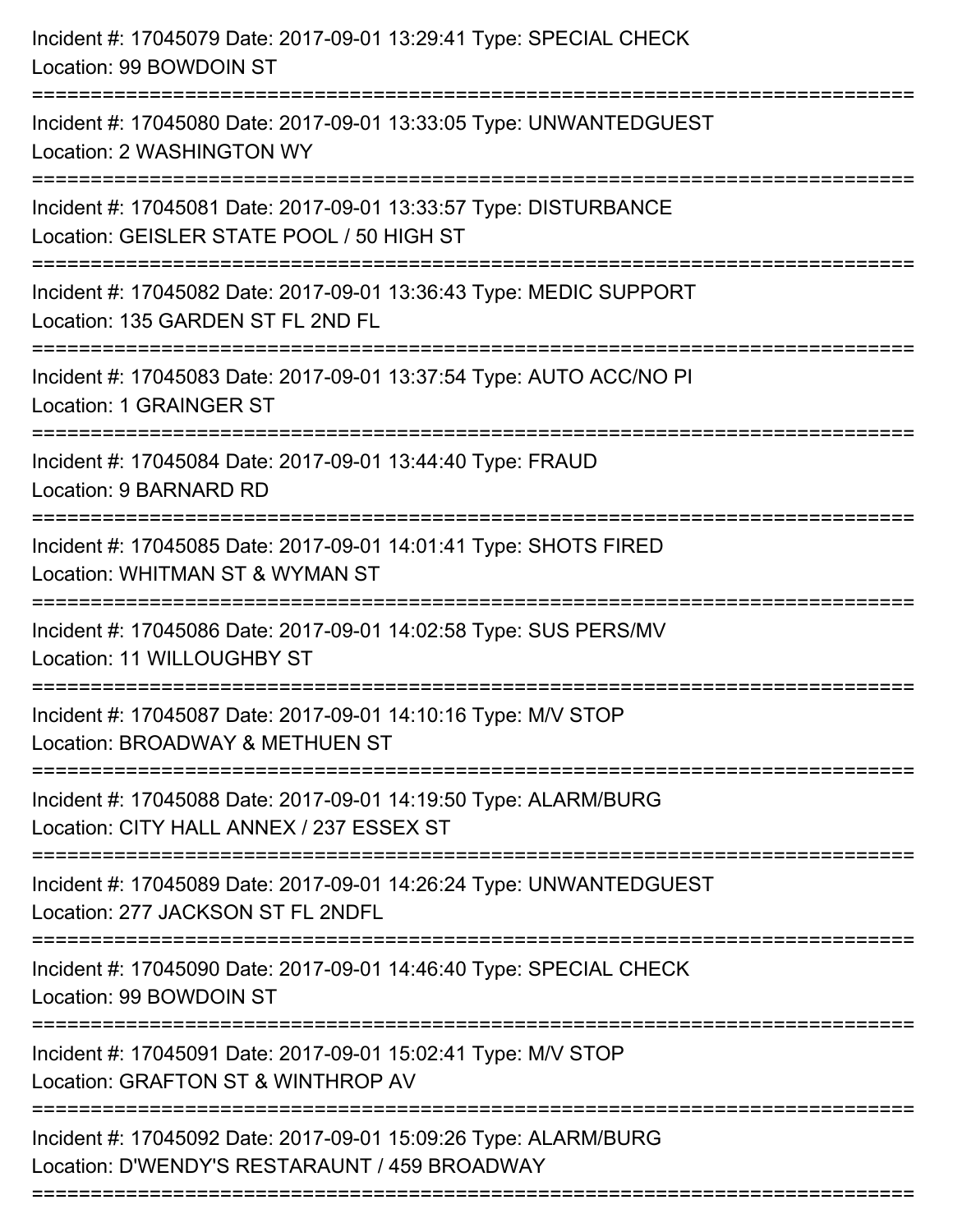Location: 228 BRUCE ST

| Incident #: 17045094 Date: 2017-09-01 15:12:24 Type: M/V STOP<br>Location: BROADWAY & HAVERHILL ST               |
|------------------------------------------------------------------------------------------------------------------|
| Incident #: 17045095 Date: 2017-09-01 15:14:20 Type: AMBULANCE ASSSI<br>Location: 11R BRADFORD ST                |
| Incident #: 17045096 Date: 2017-09-01 15:19:55 Type: M/V STOP<br>Location: AMES & YALE                           |
| Incident #: 17045097 Date: 2017-09-01 15:23:41 Type: SUS PERS/MV<br>Location: PRIMO'S LIQUORS / 450 HAVERHILL ST |
| Incident #: 17045100 Date: 2017-09-01 15:36:17 Type: HIT & RUN M/V<br>Location: WINTHROP AV                      |
| Incident #: 17045098 Date: 2017-09-01 15:36:52 Type: PARK & WALK<br>Location: 44 MELVIN ST                       |
| Incident #: 17045099 Date: 2017-09-01 15:39:46 Type: M/V STOP<br>Location: HEAVENLY DONUTS / 262 ESSEX ST        |
| Incident #: 17045101 Date: 2017-09-01 15:55:23 Type: LOST PROPERTY<br>Location: 429 BROADWAY                     |
| Incident #: 17045102 Date: 2017-09-01 16:07:19 Type: EXTRA SURVEIL<br>Location: PEMBERTON PARK / null            |
| Incident #: 17045103 Date: 2017-09-01 16:23:18 Type: LARCENY/PAST<br>Location: 164 BERKELEY ST                   |
| Incident #: 17045104 Date: 2017-09-01 16:37:31 Type: STOL/MV/PAS<br>Location: 9 BOXFORD ST                       |
| Incident #: 17045105 Date: 2017-09-01 16:47:30 Type: ALARM/BURG<br>Location: CITY HALL ANNEX / 237 ESSEX ST      |
| Incident #: 17045106 Date: 2017-09-01 16:59:03 Type: KEEP PEACE<br>Location: 193 MAPLE ST #6J                    |
|                                                                                                                  |

Incident #: 17045107 Date: 2017 09 01 17:09:11 Type: ALARMS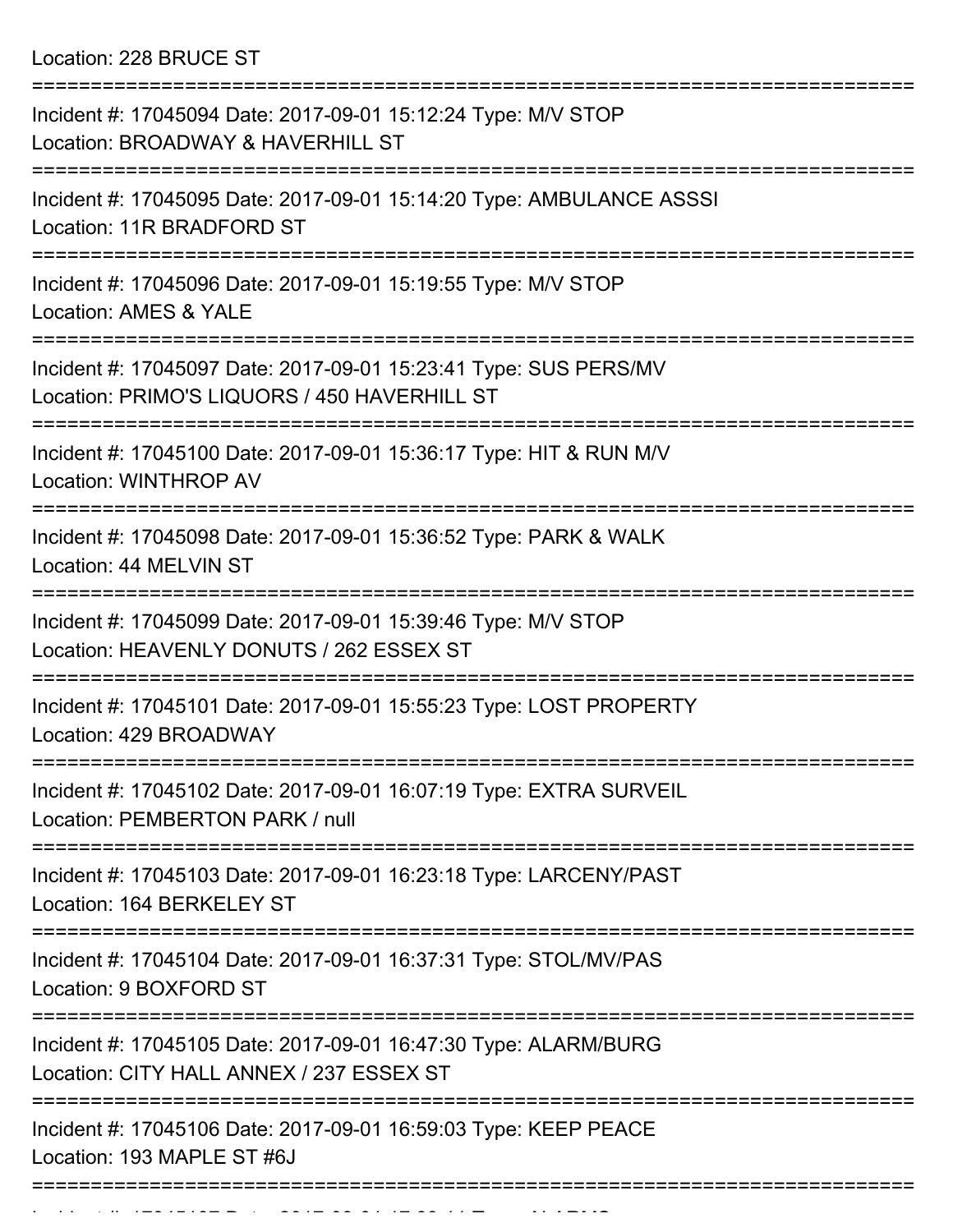| Location: LAWRENCE HIGH SCHOOL / 70 N PARISH RD<br>===================================                                                  |
|-----------------------------------------------------------------------------------------------------------------------------------------|
| Incident #: 17045108 Date: 2017-09-01 17:26:13 Type: MEDIC SUPPORT<br>Location: 11 BERESFORD ST<br>----------------<br>---------------- |
| Incident #: 17045109 Date: 2017-09-01 17:40:13 Type: ANIMAL COMPL<br><b>Location: MORAN CT</b>                                          |
| Incident #: 17045110 Date: 2017-09-01 17:51:05 Type: M/V STOP<br>Location: PARKER ST & SPRINGFIELD ST                                   |
| Incident #: 17045112 Date: 2017-09-01 17:51:22 Type: 911 HANG UP<br>Location: ALL CHECKS / 9 BROADWAY                                   |
| Incident #: 17045111 Date: 2017-09-01 17:51:28 Type: M/V STOP<br>Location: BROADWAY AV                                                  |
| Incident #: 17045113 Date: 2017-09-01 17:52:03 Type: ASSSIT OTHER PD<br>Location: LAWRENCE ST & MYRTLE ST                               |
| Incident #: 17045114 Date: 2017-09-01 17:56:30 Type: VIO CITY ORD<br>Location: TOW / CYPRESS ST & JASPER ST                             |
| Incident #: 17045115 Date: 2017-09-01 18:00:33 Type: M/V STOP<br>Location: LORING ST & SALEM ST                                         |
| Incident #: 17045116 Date: 2017-09-01 18:05:38 Type: M/V STOP<br>Location: ESSEX ST & NEWBURY ST                                        |
| Incident #: 17045118 Date: 2017-09-01 18:07:07 Type: SUS PERS/MV<br>Location: TOW / 48 EUTAW ST                                         |
| Incident #: 17045117 Date: 2017-09-01 18:09:28 Type: M/V STOP<br>Location: ANDOVER ST & PARKER ST                                       |
| Incident #: 17045119 Date: 2017-09-01 18:13:07 Type: M/V STOP<br>Location: ANDOVER ST & PARKER ST                                       |
| Incident #: 17045120 Date: 2017-09-01 18:34:25 Type: ASSSIT AMBULANC<br>Location: 12 METHUEN ST FL 2                                    |
|                                                                                                                                         |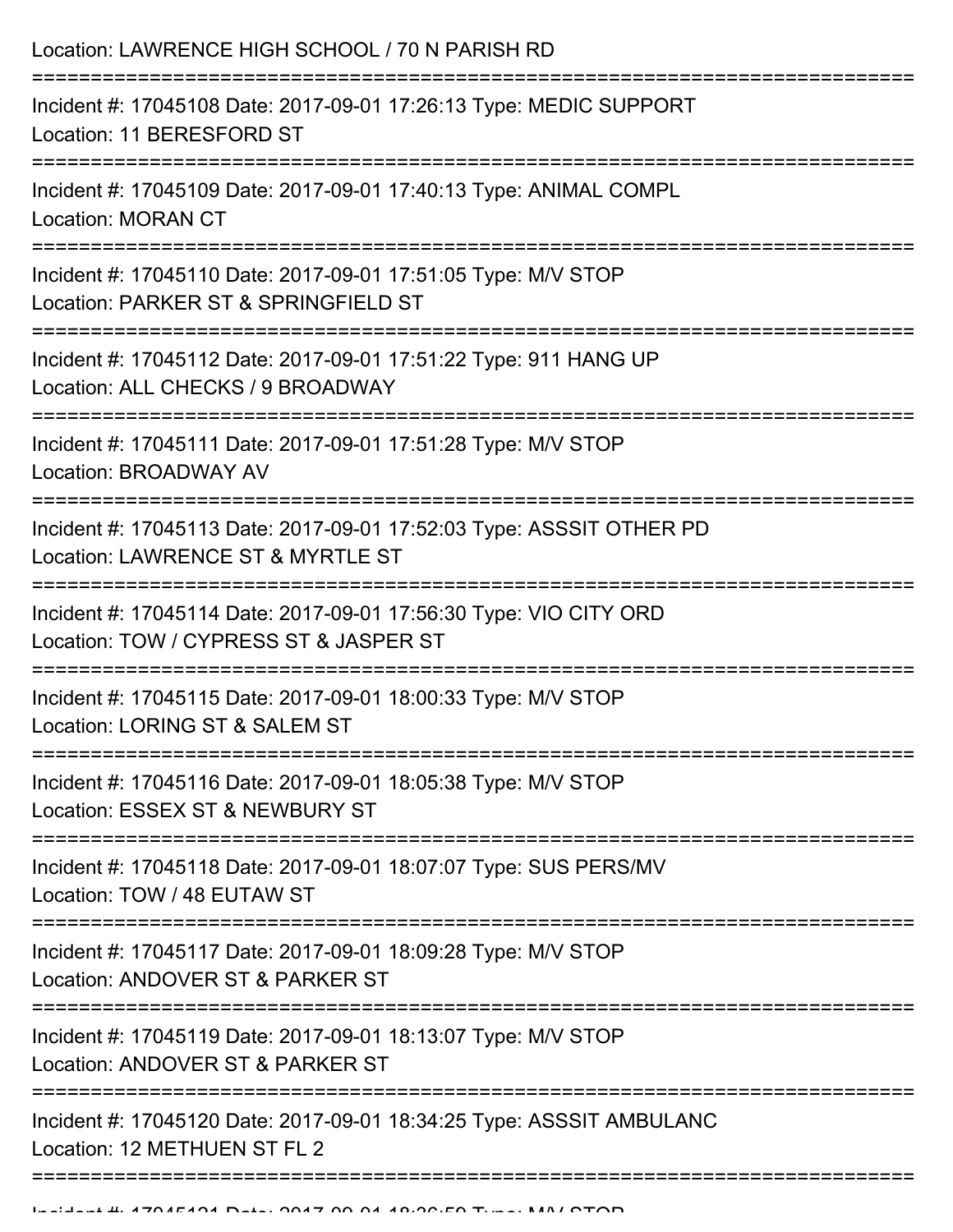Location: 155 HAVERHILL ST =========================================================================== Incident #: 17045123 Date: 2017-09-01 18:38:20 Type: CK WELL BEING Location: 183 PARKER ST #13 =========================================================================== Incident #: 17045122 Date: 2017-09-01 18:39:47 Type: M/V STOP Location: HAVERHILL ST & LAWRENCE ST =========================================================================== Incident #: 17045124 Date: 2017-09-01 18:48:46 Type: M/V STOP Location: 22 MAY ST =========================================================================== Incident #: 17045125 Date: 2017-09-01 18:56:03 Type: M/V STOP Location: TOW / 36 CHESTER ST =========================================================================== Incident #: 17045126 Date: 2017-09-01 19:09:32 Type: MEDIC SUPPORT Location: 28 EUTAW ST =========================================================================== Incident #: 17045127 Date: 2017-09-01 19:17:09 Type: E911 HANGUP Location: EBLEN FASHION / 490 ESSEX ST =========================================================================== Incident #: 17045128 Date: 2017-09-01 19:19:08 Type: CK WELL BEING Location: 358 HAMPSHIRE ST =========================================================================== Incident #: 17045129 Date: 2017-09-01 19:20:51 Type: M/V STOP Location: TOW / BROOKFIELD ST & LENOX ST =========================================================================== Incident #: 17045130 Date: 2017-09-01 19:32:20 Type: A&B D/W PAST Location: @ LGH....WALGREENS / 135 BROADWAY =========================================================================== Incident #: 17045131 Date: 2017-09-01 19:44:15 Type: DISTURBANCE Location: 425 MARKET ST =========================================================================== Incident #: 17045132 Date: 2017-09-01 19:56:41 Type: M/V STOP Location: TOW...WARD SIX CLUB / 57 SPRINGFIELD ST =========================================================================== Incident #: 17045133 Date: 2017-09-01 20:01:10 Type: M/V STOP Location: FRANKLIN ST & HAVERHILL ST =========================================================================== Incident #: 17045134 Date: 2017-09-01 20:07:27 Type: M/V STOP Location: TOW / 67 SPRINGFIFLD ST ===========================================================================

Incident #: 17045135 Date: 2017-09-01 20:32:04 Type: INVEST CONT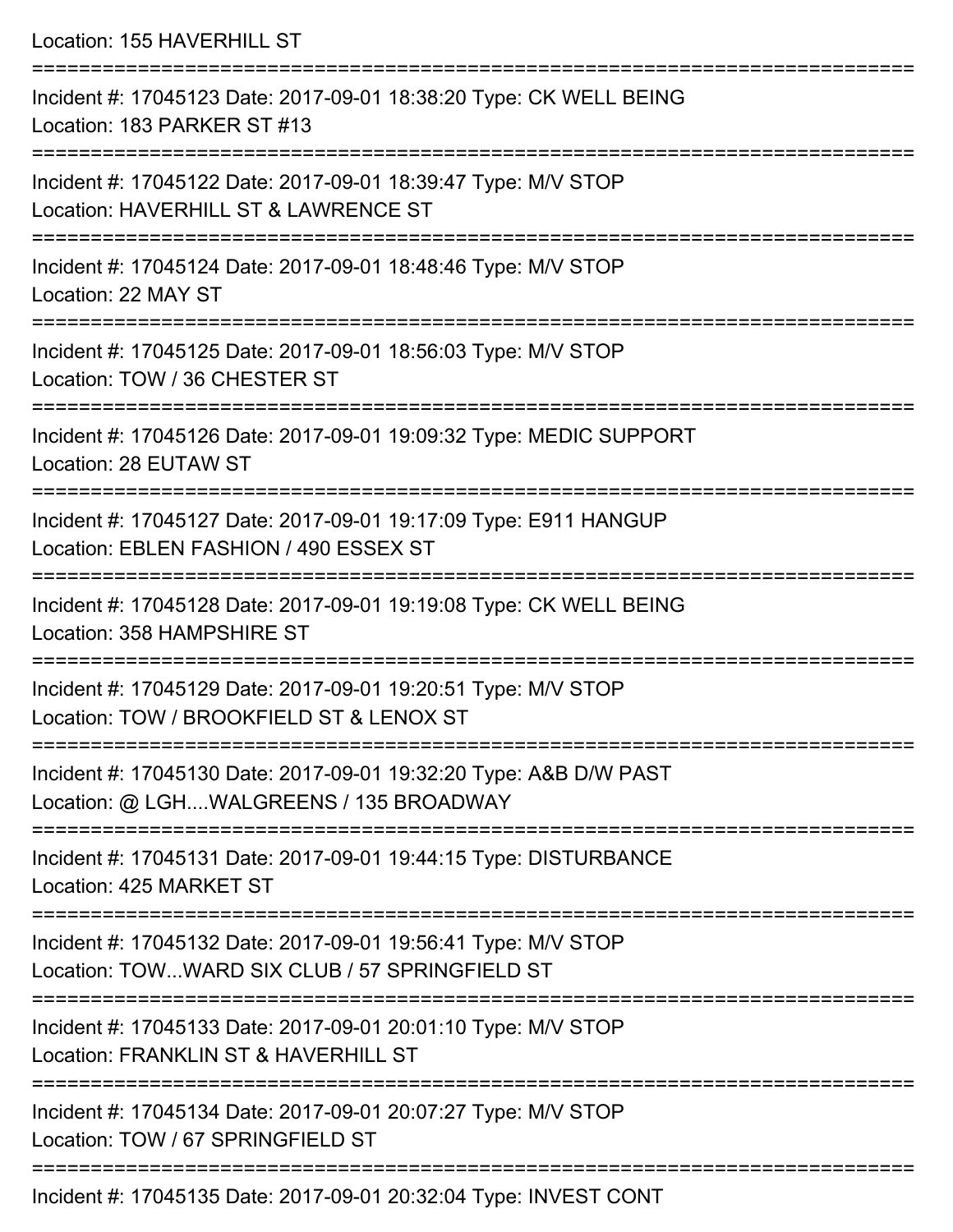| Incident #: 17045136 Date: 2017-09-01 20:35:07 Type: TENANT PROB<br>Location: 21 PLEASANT PL                           |
|------------------------------------------------------------------------------------------------------------------------|
| Incident #: 17045137 Date: 2017-09-01 20:36:12 Type: MEDIC SUPPORT<br>Location: 56 KENT ST #1                          |
| Incident #: 17045138 Date: 2017-09-01 20:36:58 Type: DUMPSTER FIRE<br>Location: 16 EXETER ST                           |
| Incident #: 17045140 Date: 2017-09-01 20:43:42 Type: SUS PERS/MV<br>Location: BROADWAY & TREMONT ST<br>--------------- |
| Incident #: 17045139 Date: 2017-09-01 20:45:08 Type: M/V STOP<br>Location: 468 LOWELL ST                               |
| Incident #: 17045141 Date: 2017-09-01 20:49:31 Type: TOW OF M/V<br>Location: TRESPASSSWEENEYS / 90 ESSEX ST            |
| Incident #: 17045142 Date: 2017-09-01 20:50:31 Type: VIO CITY ORD<br>Location: TOW / AMESBURY ST & LAWRENCE ST         |
| Incident #: 17045143 Date: 2017-09-01 20:59:01 Type: M/V STOP<br>Location: 316 HOWARD ST                               |
| Incident #: 17045144 Date: 2017-09-01 20:59:03 Type: AUTO ACC/NO PI<br>Location: PRIMO'S LIQUORS / 450 HAVERHILL ST    |
| Incident #: 17045145 Date: 2017-09-01 21:01:47 Type: M/V STOP<br>Location: 145 WEST ST                                 |
| Incident #: 17045146 Date: 2017-09-01 21:02:05 Type: SUS PERS/MV<br>Location: TOW / 33 BOURQUE ST                      |
| Incident #: 17045147 Date: 2017-09-01 21:06:24 Type: MEDIC SUPPORT<br>Location: 112 FARNHAM ST FL 2                    |
| Incident #: 17045148 Date: 2017-09-01 21:08:45 Type: MEDIC SUPPORT<br>Location: 121 FARNHAM ST FL 2                    |
| Incident #: 17045149 Date: 2017-09-01 21:09:45 Type: UNATENEDCHILD                                                     |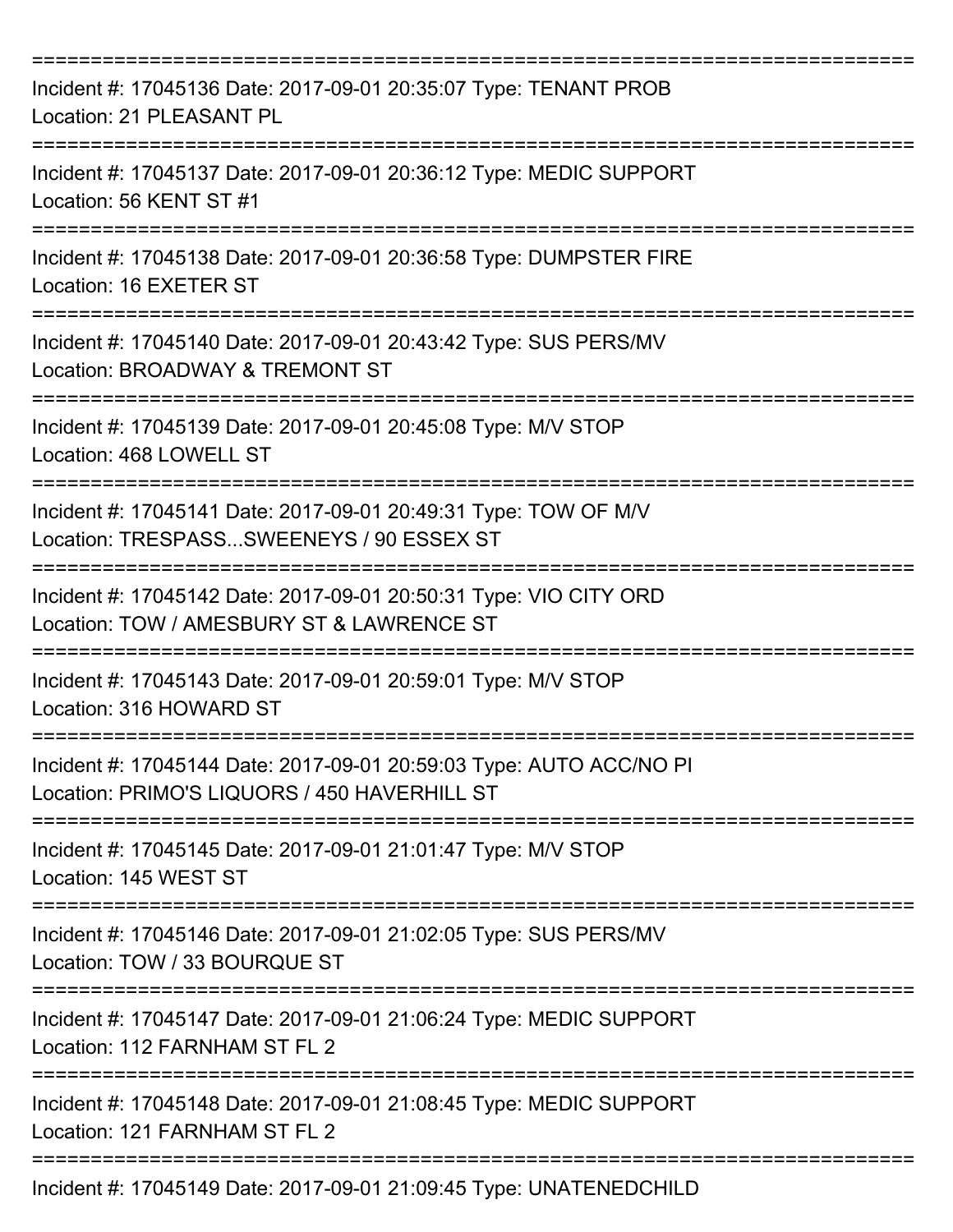| Incident #: 17045150 Date: 2017-09-01 21:21:22 Type: M/V STOP<br>Location: JACKSON ST & SHERIDAN ST                |
|--------------------------------------------------------------------------------------------------------------------|
| Incident #: 17045151 Date: 2017-09-01 21:22:50 Type: MEDIC SUPPORT<br>Location: 102 ARLINGTON ST FL 1              |
| Incident #: 17045152 Date: 2017-09-01 21:23:51 Type: M/V STOP<br>Location: TOW / 66 DORCHESTER ST                  |
| Incident #: 17045153 Date: 2017-09-01 21:38:24 Type: SUS PERS/MV<br>Location: 15-17 N PARISH RD                    |
| Incident #: 17045155 Date: 2017-09-01 21:40:55 Type: ALARMS<br>Location: 1ST BAPTIST HATIAN CHURCH / 150 GARDEN ST |
| Incident #: 17045154 Date: 2017-09-01 21:41:08 Type: M/V STOP<br>Location: EXETER ST & PHILLIPS ST                 |
| Incident #: 17045156 Date: 2017-09-01 21:43:20 Type: M/V STOP<br>Location: ELM ST & NEWBURY ST                     |
| Incident #: 17045157 Date: 2017-09-01 21:53:52 Type: MEDIC SUPPORT<br>Location: BROADWAY AV & WEST ST              |
| Incident #: 17045158 Date: 2017-09-01 21:55:55 Type: M/V STOP<br>Location: TOWARREST / GORHAM ST & S BROADWAY      |
| Incident #: 17045160 Date: 2017-09-01 21:57:28 Type: ASSSIT OTHER PD<br>Location: 80 WESLEY ST                     |
| Incident #: 17045159 Date: 2017-09-01 21:58:10 Type: M/V STOP<br>Location: BROADWAY & PARK ST                      |
| Incident #: 17045161 Date: 2017-09-01 22:08:36 Type: FIGHT<br>Location: 82 TOWER HILL ST                           |
| Incident #: 17045162 Date: 2017-09-01 22:10:21 Type: KEEP PEACE<br>Location: 230 BAILEY ST                         |
| ------------------<br>Incident #: 17045163 Date: 2017-09-01 22:31:33 Type: PARK & WALK                             |